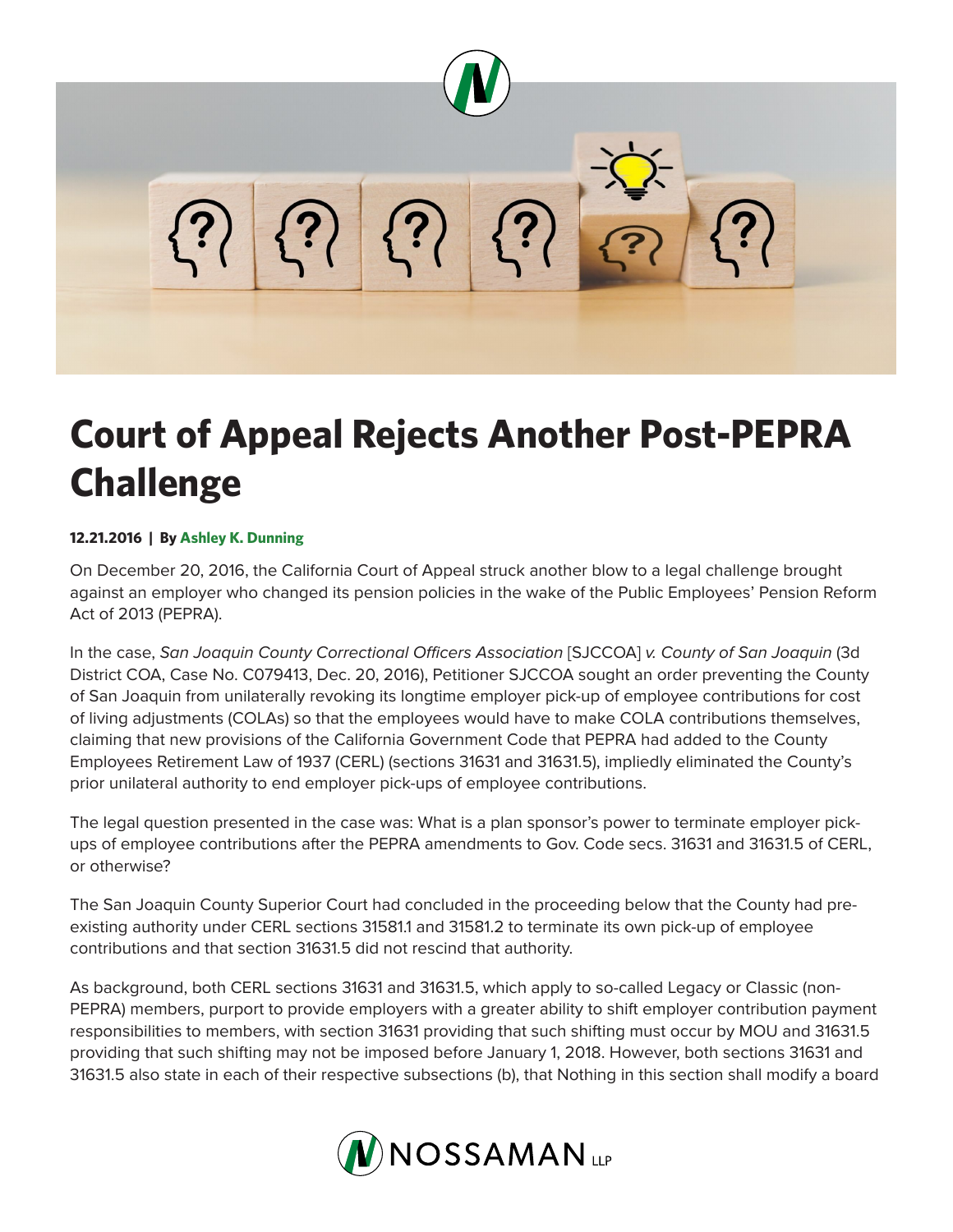of supervisors' or the governing body of a district's authority under law as it existed on December 31, 2012, including any restrictions on that authority, to change the amount of member contributions.

The Superior Court concluded:

- 1. As to section 31631.5, it was key that while subdivision (a), which authorizes a county to require employees to pay 50% of the COLA, does not go into effect until 2018, subdivision (b) expressly preserves a county's preexisting unilateral authority to end county pick-ups of partial COLA costs.
- 2. Predating PEPRA, CERL gives a county the ability to agree to pay any portion of employee contributions, and also the ability to amend or repeal such a resolution at any time [subject to meet & confer] . . .

The Court of Appeal agreed. Noting that PEPRA was intended to rein in what was perceived by the Legislature to be overly generous retirement packages for public employees, the Court also observed that the Legislature delayed the effective date of some provisions to ease the transition and allow some changes to be negotiated gradually. The Court further stated, most importantly, however, that the new legislation was not designed to shield compensation packages that were already subject to reduction under prior laws, specifically, CERL.

The determination that neither PEPRA, nor another other principle of law, shields members from changes in contribution requirements that already were built into a retirement plan in effect prior to PEPRA is not groundbreaking from a legal perspective, and the decision thus should come as no surprise. As the Court observed, PEPRA was designed to *limit* public employee retirement compensation—within constitutional bounds—in the face of concern over underfunded liabilities. (Emphasis in original.)

The Court's discussion of PEPRA in this published decision is perhaps more interesting than the result itself. Specifically, the Court recited some of the more controversial language found in *Marin Assn. of Public Employees v. Marin County Employees' Retirement Assn.* (2016) 2 Cal. App. 5th 674, 681, review granted Nov. 22, 2016, S23760) (*MAPE*), regarding the funding status of public pension funds in California to support its conclusion that PEPRA, as part of the Legislature's response to this perceived problem, in part 'made fundamental alterations in the manner in which public pensions are calculated.' While citing *MAPE*, in a footnote the Court also stated We express no view about the [*MAPE*] court's interpretation of precedent regarding the validity of changes to retirement benefits, we merely agree with its account of the historical backdrop animating recent pension reform legislation in California. The Court concluded: In short, the County always has had the power to eliminate the COLA pickup, subject to labor laws, and those laws permitted the county to do so in the event of a bargaining impasse, which occurred. Nothing in PEPRA limited the County's power in this regard.

## **Our View**

This conclusion is consistent with existing law in California. The Court's determinations regarding the pickup topic do not, however, extend to many other aspects of CERL (or other statutory retirement plans), unless those statutory provisions also explicitly provide that the benefits are non-vested (i.e., that they may be changed at any time), or the statutes afford some other Retirement Board discretion and/or other flexibility in their interpretation and/or application over time.

**Stay Tuned:** On December 21, 2016, the First District Court of Appeal hears oral argument in another PEPRA case, this time analyzing the constitutionality of the elimination of nonqualified service credit purchases: *CalFIRE Local 2881 v. CalPERS* (First District Court of Appeal, Div. 3, Case No. A142793). We will report on